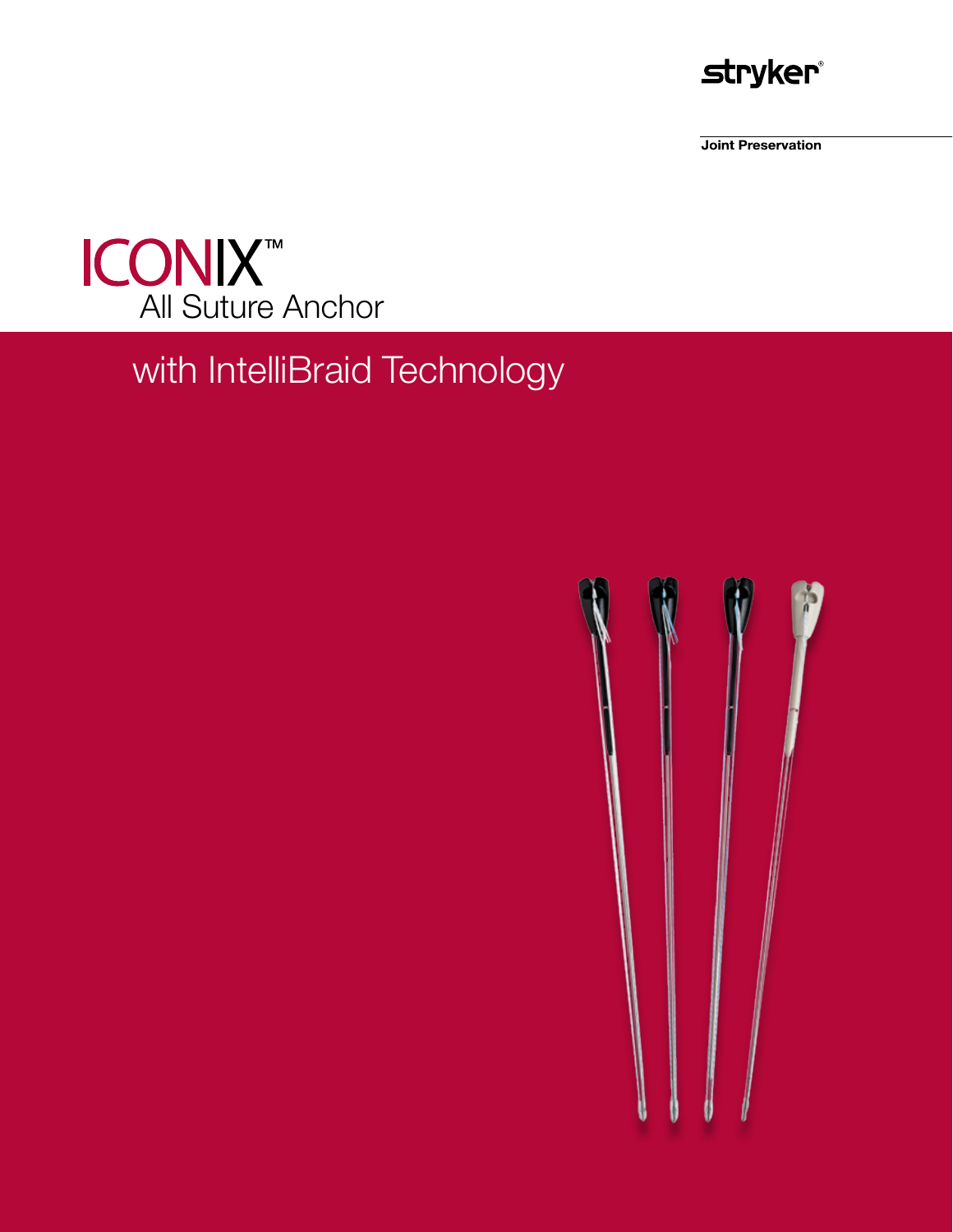# Introduction Searching For a Better Option

The ICONIX family of anchors symbolize the next generation of suture anchor technology. The all suture based system allows for less bone removal during pilot hole creation without compromising pullout strength. The innovative design is truly the first of its kind.

# IntelliBraid Technology

The IntelliBraid Technology creates a bunching effect using targeted compression zones within the implant sheath for optimal fixation.





Measurements - Before

Measurements - After

# Self-Centering Technology

The ICONIX disposable drills feature a unique Self Centering (SC) Technology, to ensure accurate pilot hole placement.





Without SC Technology

With SC Technology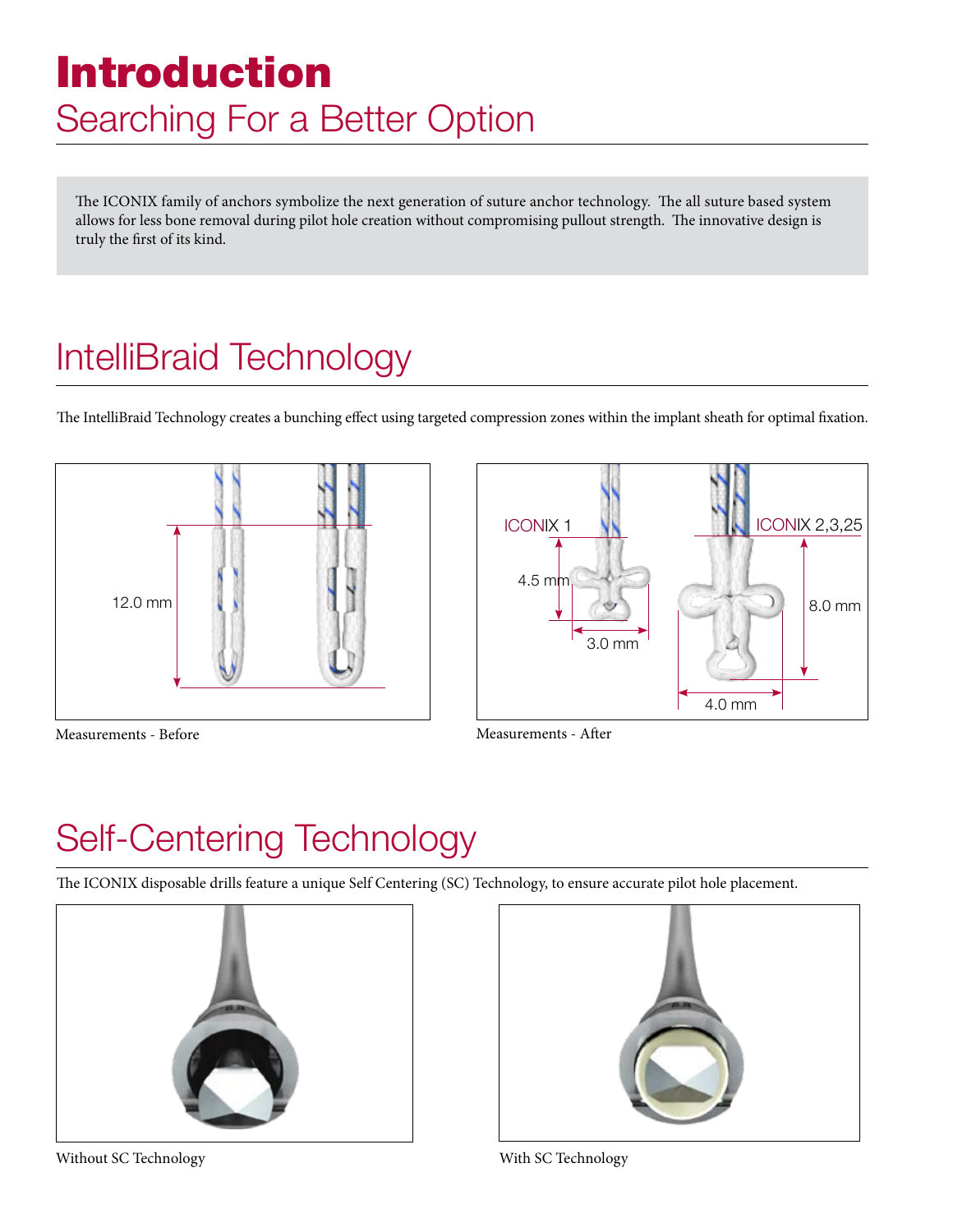#### **Anchors**

- Four all suture configurations
- A completely all suture based implant made of HSS (Force Fiber) and a polyester sheath
- Helps eliminate the possibility of loose bodies in the joint due to anchor breakage



ICONIX 1 1 strand #2 Force Fiber Use w/1.4mm instrumentation



ICONIX 2 2 strands #2 Force Fiber Use w/2.3mm instrumentation



ICONIX 3 3 strands #2 Force Fiber Use w/2.3mm instrumentation



ICONIX 25 2 strands #5 Force Fiber Use w/2.3mm instrumentation

### Pilot Hole

- Smaller drill allows for minimal bone removal during pilot hole creation
- More anchors can be placed in smaller footprint



### Intelligent Design

• The ICONIX Anchor System is intelligently sized and color coded to reduce risk of human error

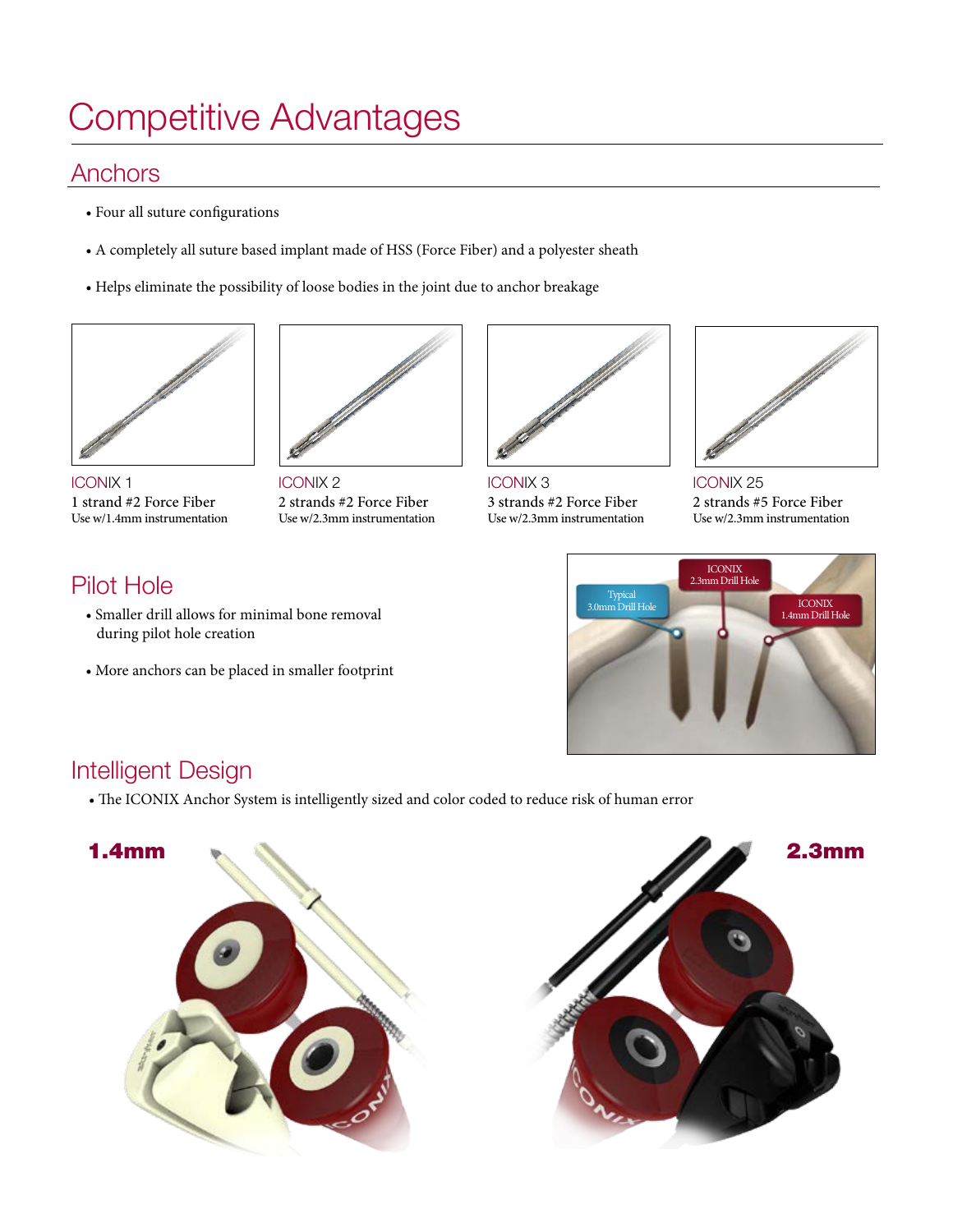#### **Guides**

- Smaller drill guides cause less damage to surrounding tissue
- Universal crown tips can be used on the face and rim of the glenoid



- Options when you need them
- The ICONIX Anchor System was specifically designed for both Rotator Cuff and Instability repairs, with curved and straight option guides

#### *Rotator Cuff*

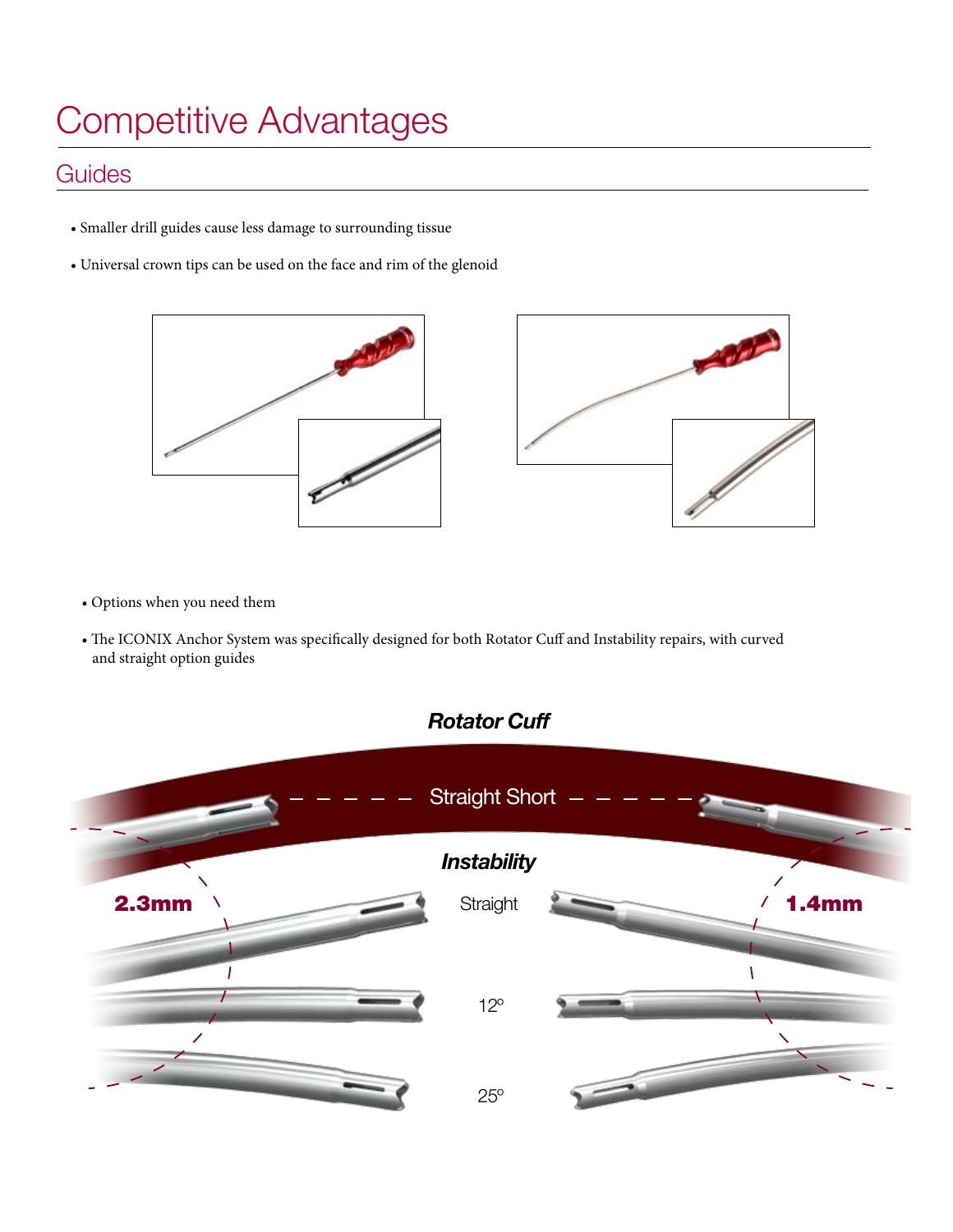- The ICONIX Anchor System is specifically designed for Hip FAI procedures with curved and straight guide options
- Designed to provide proper guide length during all FAI cases



- Directs anchor trajectory away from the acetabular socket
- Unique SLANT mouth helps place anchor closer to the acetabulum rim, allowing for a more anatomic repair

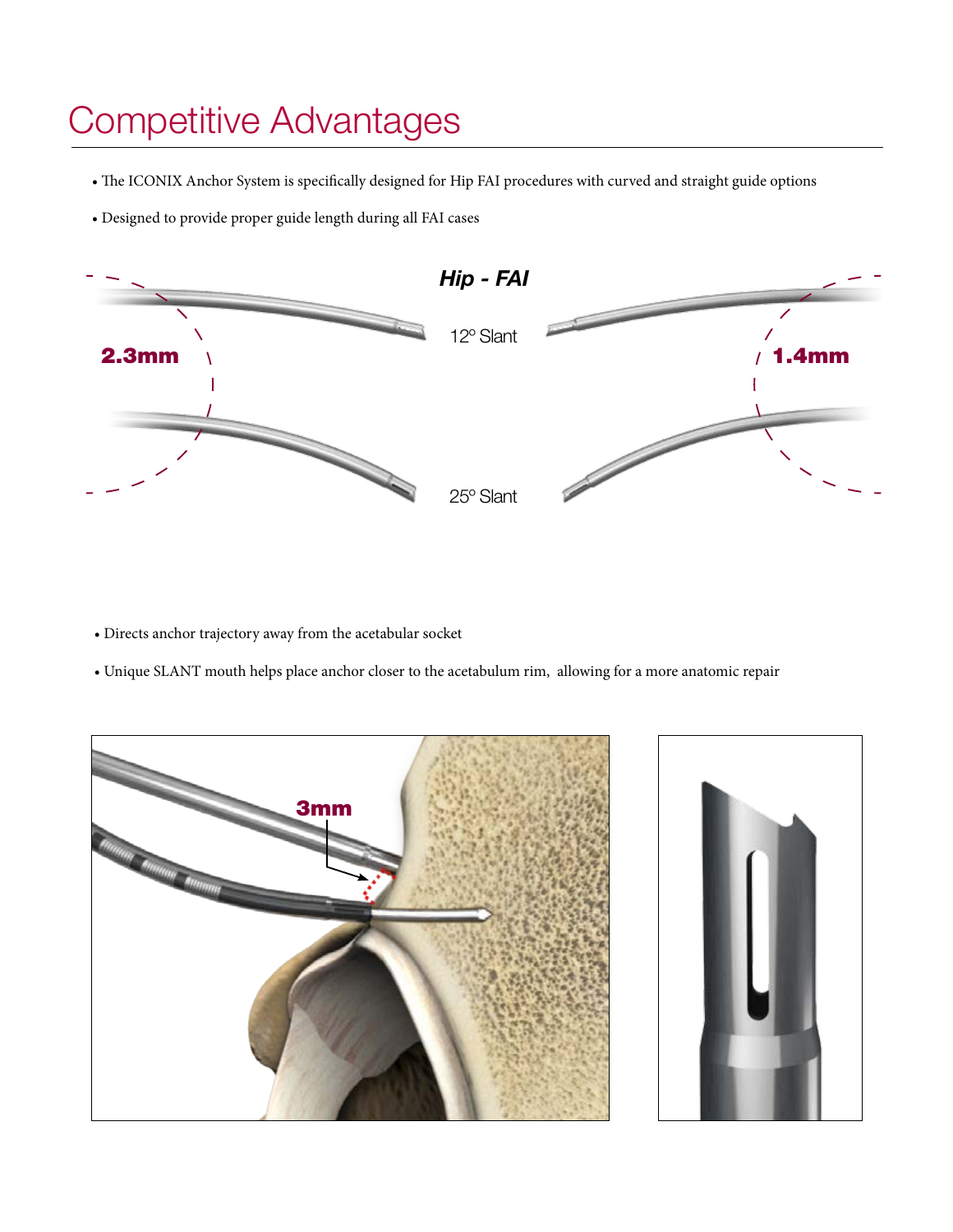## **Technique**

## Rotator Cuff



Take selected drill guide and place on bone in preferred position.



Insert the awl or drill into the drill guide and advance until positive stop is hit.



Insert anchor, lightly mallet to fully seat the anchor into the bone until positive stop is hit. Untether the suture from the inserter handle. Pull the anchor inserter handle. Pull on all sutures to set the anchor.

#### **Instability**



Take selected drill guide and place on bone in preferred position.



Insert the drill into the drill guide and advance until positive stop is hit.



Insert anchor, lightly mallet to fully seat the anchor into the bone until positive stop is hit. Untether the suture from the inserter handle. Pull the anchor inserter handle. Pull on all sutures to set the anchor.

#### Hip - FAI



(Instructions for Hip - FAI are same as for Instability)



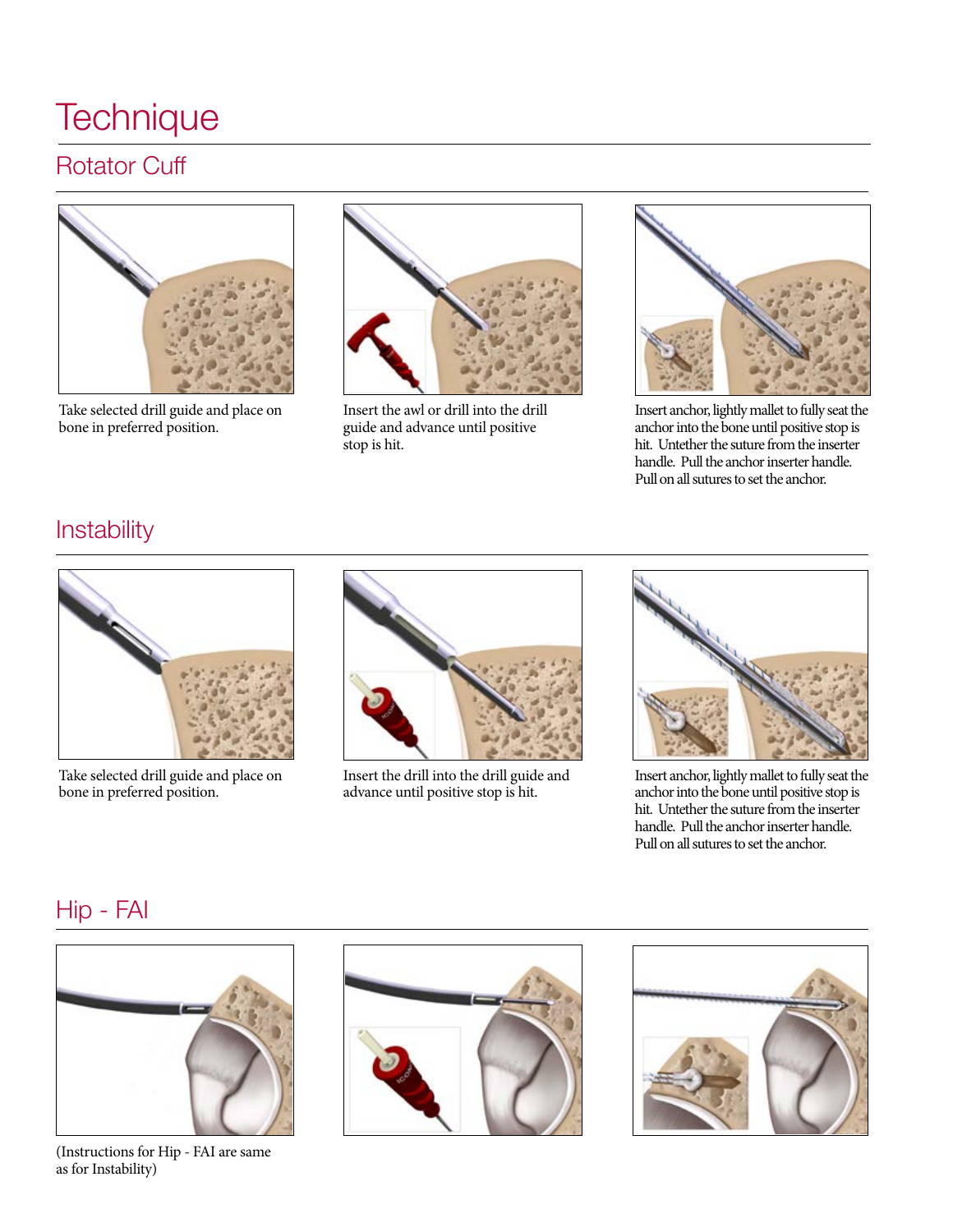### Cannulated Obturator

• Cannulated obturators help save time while gaining access to the hip joint





### Pull-out Strength<sup>1</sup>



**Ultimate Pull-out Force (N)**

One pound force is approximately equal to 4.5 Newtons